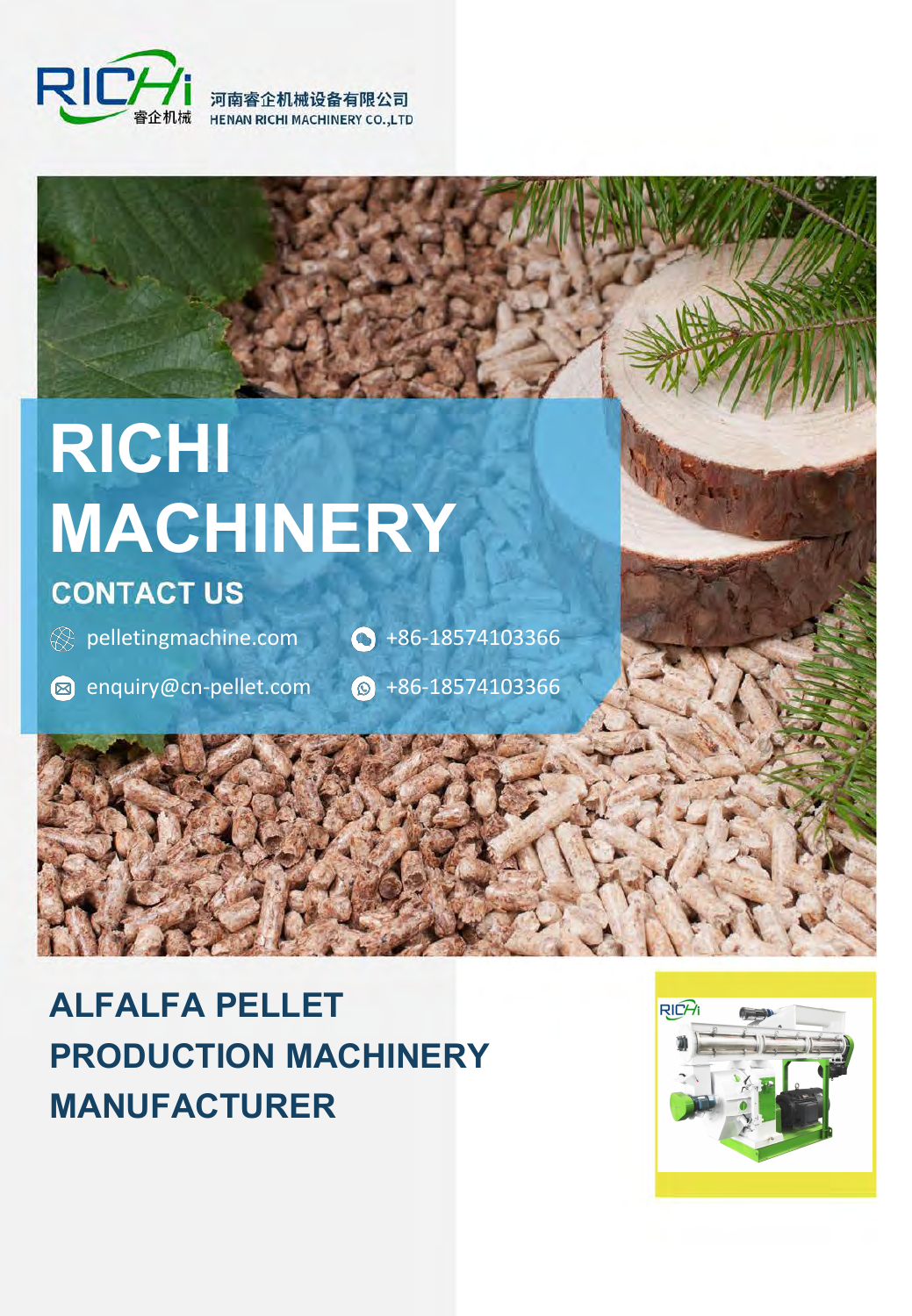## **Alfalfa Pellet Production Line**

Alfalfa is widely grown throughout the world as forage for cattle, and is most often harvested as hay, but can also be made into silage, grazed, or fed as greenchop. Alfalfa usually has the highest feeding value of all common hay crops.

### **Alfalfa Pellet Production Line process**



The process of alfalfa pellet manufacturing was first developed for the livestock feed industry. It can be said to consist of a few basic sub-processes: grinding of alfalfa grass, drying, pelletizing and cooling.

The raw alfalfa grass is first freed from heavy contaminant (rocks, metals and other foreign material), and then grinded in a hammer mill or a chipping machine. The pellet size is adjusted to a uniform maximum dimension, which is approximately 85 % or less of the minimum thickness of the pellet to be produced. The often high moisture content of raw alfalfa makes drying necessary. The product from the hammer mill is therefore transported to a dryer (generally a rotary drum type one) where the moisture content of the uniformly dimensioned particles is reduced to about 10 % (w.b.). Then, alfalfa pellets can be conditioned, i.e. steam or organic binding agents can be added (according to legal specifications). After conditioning,

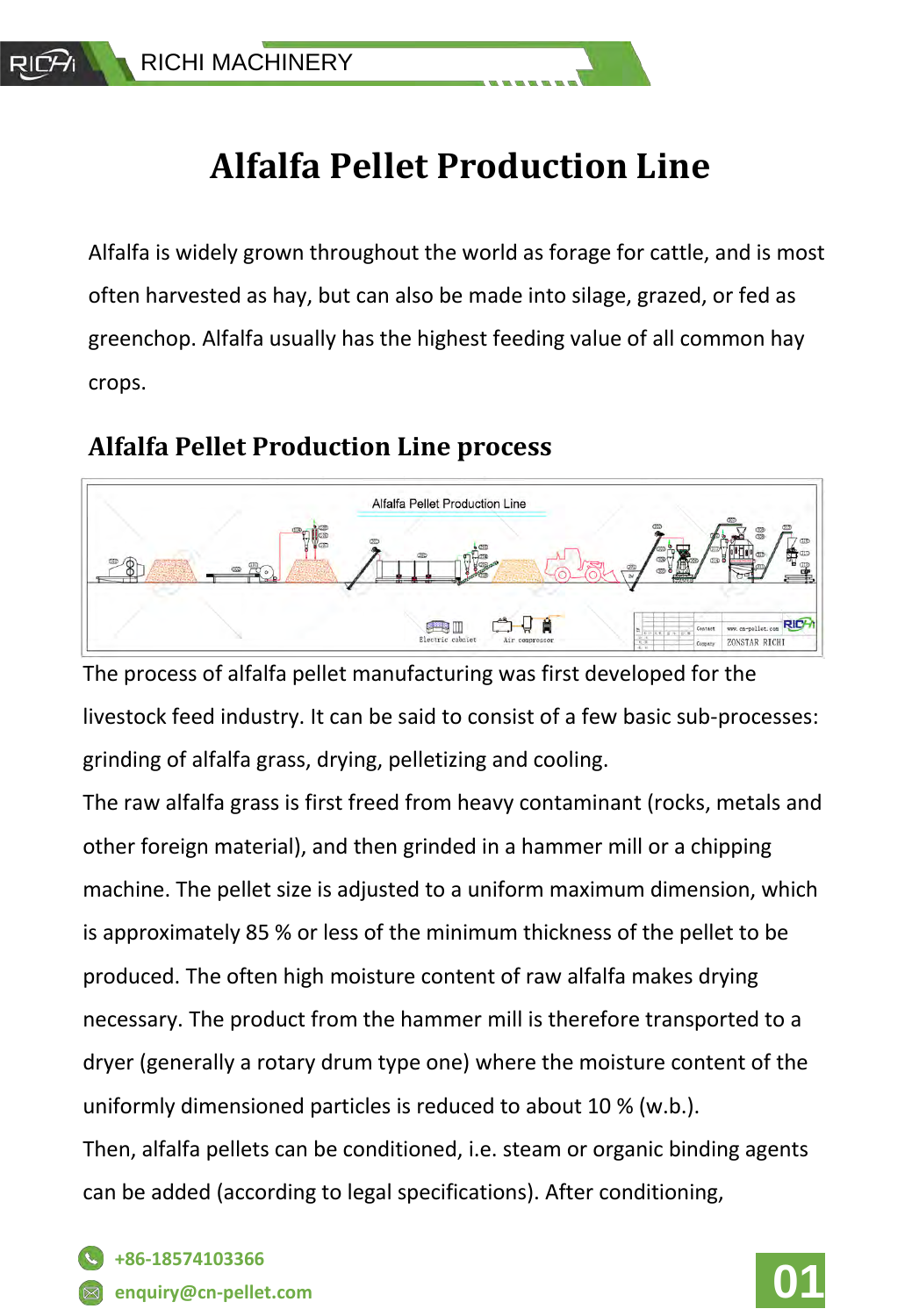the particles are then moved by conveyor to a pellet mill, where the pellets are extruded through the action of rollers acting on a perforated matrix. On the outer side of the latter, a knife cut off the pellets at the desired length. Residual moisture in the feedstock turns to steam during compression and helps lubricate the compression die. After extrusion, alfalfa pellets are very hot (90-100°C) and are immediately air quenched down to 25°C. This sets up the lignin and hardens the product, and contributes to maintain its quality during storage and handling.

Finally it is screened, so as to separate the residual fines which are generally re-used in the process. Dust free alflafa pellets are then ready for storage (in a silo) or for automatic packing (in 25 kg bags or big bags  $-1$  to 1,5 m<sup>3</sup>). In the second step in alfalfa pellet processing, there are two main types of pellet presses: flat die and ring die types. The flat die alfalfa pellet mill have a circular perforated disk on which two or more rollers rotate and force the material through the holes. The ring die [alfalfa pellet mill](https://www.pelletingmachine.com/alfalfa-pellet-machine/) features a rotating perforated ring on which rollers (normally two or three) press on the material to the inner perimeter.

The final processed alfalfa pellets can be used as animal feed, mainly horse feed. Using alfalfa products as forage for young horse is very beneficial because it is much more digestible compared to grass hays. Young horses do not have the ability to ferment fiber until they are about a year old. Feeding higher insoluble fiber forages such as timothy or orchard grass hay or poorer quality forage sources often results in "hay belly". Therefore, feeding only highly digestible fiber such as alfalfa, clover, and beet pulp is recommended for the young growing horse.



+86-18574103366 **02** <sup>e</sup>nquiry@cn-pellet.com